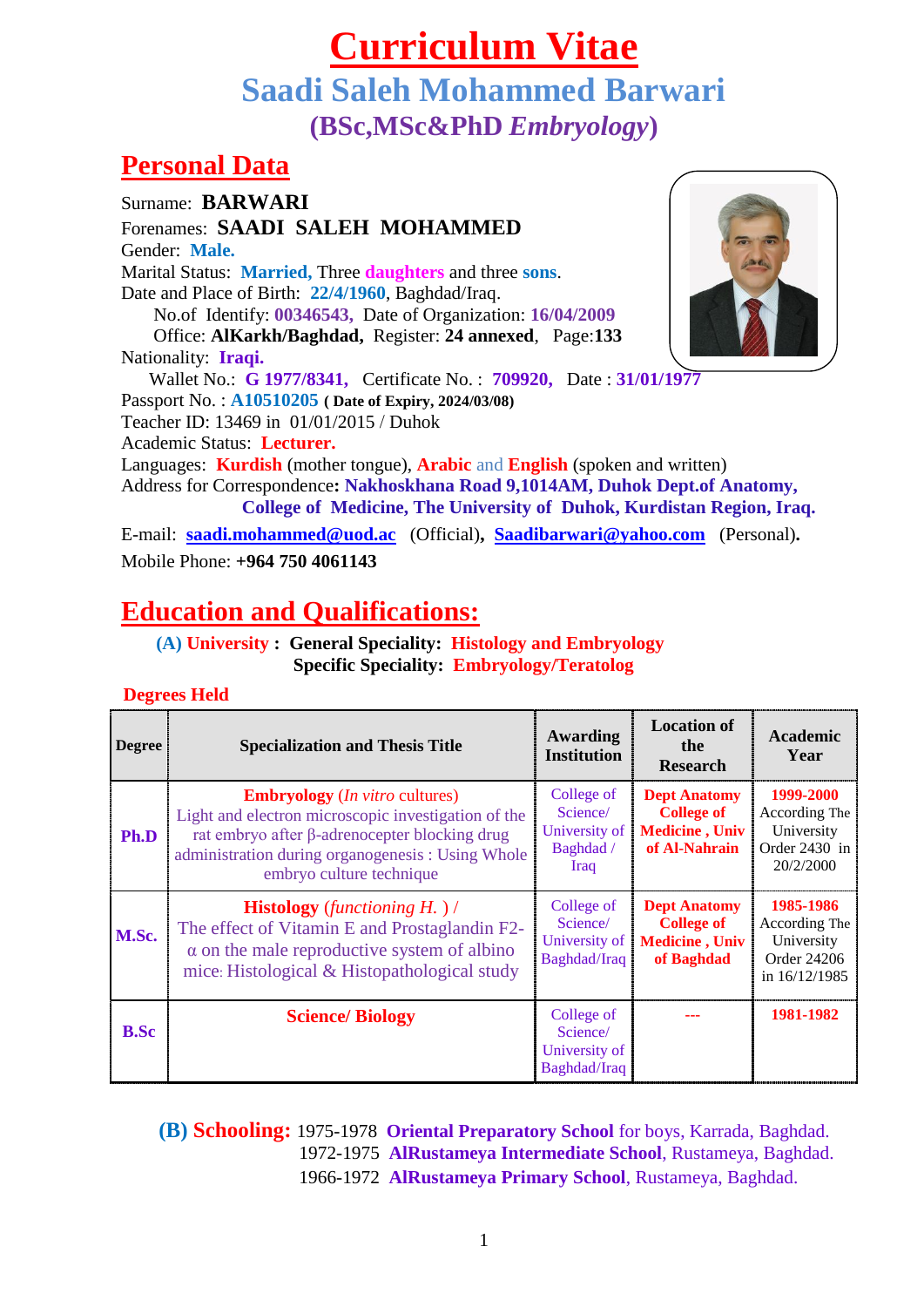## **Employment:**

#### **2000-2016**

\***Lecturer,Dept of Anatomy**,College of **Medicine,**University of Duhok,Duhok,Kurdistan,Iraq.  **\*Head of Department of Anatomy,Schools of Medicine,Nursing, Pharmacy & Dentistry,** 

 **Faculty of Medical Sciences.Univ.of Duhok , Duhok. Kurdistan, Iraq.(2012-2011)**

- **\*Head of DepartmentofAnatomy,Collegeof Medicine,Univ.ofDuhok,Duhok. Kurdistan, Iraq. (2000-2010).**
- **\*Chairman and member of many committees,College of medicine,Univ.of Duhok, Kurdistan, Iraq.**
- **\*Chairman and member of many undergraduate Examining committees,College of medicine , Univ.of Duhok, Kurdistan, Iraq.**
- **\*Chairman and member of many Examinations committees for MSc&PhD Students in CollegeofMedicine,Univ.of Duhok & Hawler MedicalUniversityandMosul Univ.**

 **\*Member of editorial board of Journal of Duhok University.2001-2006.**

#### **1994-2000**

 \***Assistant Lecturer.**Dept of Anatomy,College of Medicine,Universityof Duhok,Kurdistan,Iq. **1988-1994**

\***Assistant Lecturer**.Dept of Anatomy,College of Medicine,University of Tikrit,Tikrit,Iraq. \***Reporter** of department of anatomy, College of medicine,Univ of Tikrit.

\***Chairmanincharge**ofdepartmentofanatomy,Collegeofmedicine,Univof Tikrit,Tikrit,Iraq.

- \***Director** of printing and publishing unit.Univ.of Tikrit, Tikrit, Iraq
- \***Director** of continuous learning unit.College of mdicine,Univ.ofTikrit,Tikrit

 \***Director of Planning and Follow Up** unit.College of Medicine, Univ.of Tikrit, Tikrit,Iraq. \***Director** of sport unit. College of mdicine,Univ.ofTikrit,Tikrit,Iraq

- 
- \***Chairman and member** of manycommittees,Collegeof medicine,Univ of Tikrit,Tikrit,Iraq. **1987-1988**
	- \***Assistant Biologist**, Dept. of the cell, Biological Scientific Research, Council of Scientific Research, Baghdad, Iraq.

#### **1982-1987**

- \***Technical Biologist**, Dept. of the cell, Biological Scientific Research, Council of Scientific Research, Baghdad, Iraq.
- \***Obligatory** Service in Iraqi Army (about 3 months then delayed for MSc Study).
- **\*MSc Study**, College of Science/University of Baghdad / Iraq.
- \* **Returned to Iraqi Army** to Complete the remaining period of 21 months of Obligatory Service.

### **Professional Experience**

(1)**Supervision on postgraduate students (Master of Science projects = 12 students**.

 **+ 3 Students**( 80% Completed )March**2016**

- **(2)Teaching postgraduate courses in Histology and Embryology for MSc&PhD students of Colleges of Medicine,Veterinary, Science, and Agriculture, University of Duhok.**
- **(3)Teaching undergraduate courses in Histology & Embryology for 2nd year students of College (School) of Medicine, Faculty of Medical Sciences, University of Duhok.**
- **(4)Teaching undergraduate courses in Histology for 1st year students of College(School) of Pharmacy,Faculty of Medical Sciences,University of Duhok.**
- (5) Teaching undergraduate courses in Histology for  $2<sup>nd</sup>$  year students of College(School) of Dentistry, Faculty of Medical Sciences, University of Duhok.
- (6) Teaching undergraduate courses in Histology & Embryology (3 years) for  $2<sup>nd</sup>$  year students of Dept. of Biology, College of Science, University of Duhok .
- (7**)Teaching undergraduate courses in Histology and Histological Techniques** for students Of Dept. of Medical laboratory, Technical Institute. Duhok & Zaxho..
- (8) **Scientific research** (**solving health problems**) during 1987-1988 for Dept. of the cell, (Biological Scientific Research, Council of Scientific Research, Baghdad, Iraq), and College of Medicine, University of Tikrit and University of Duhok, Iraq.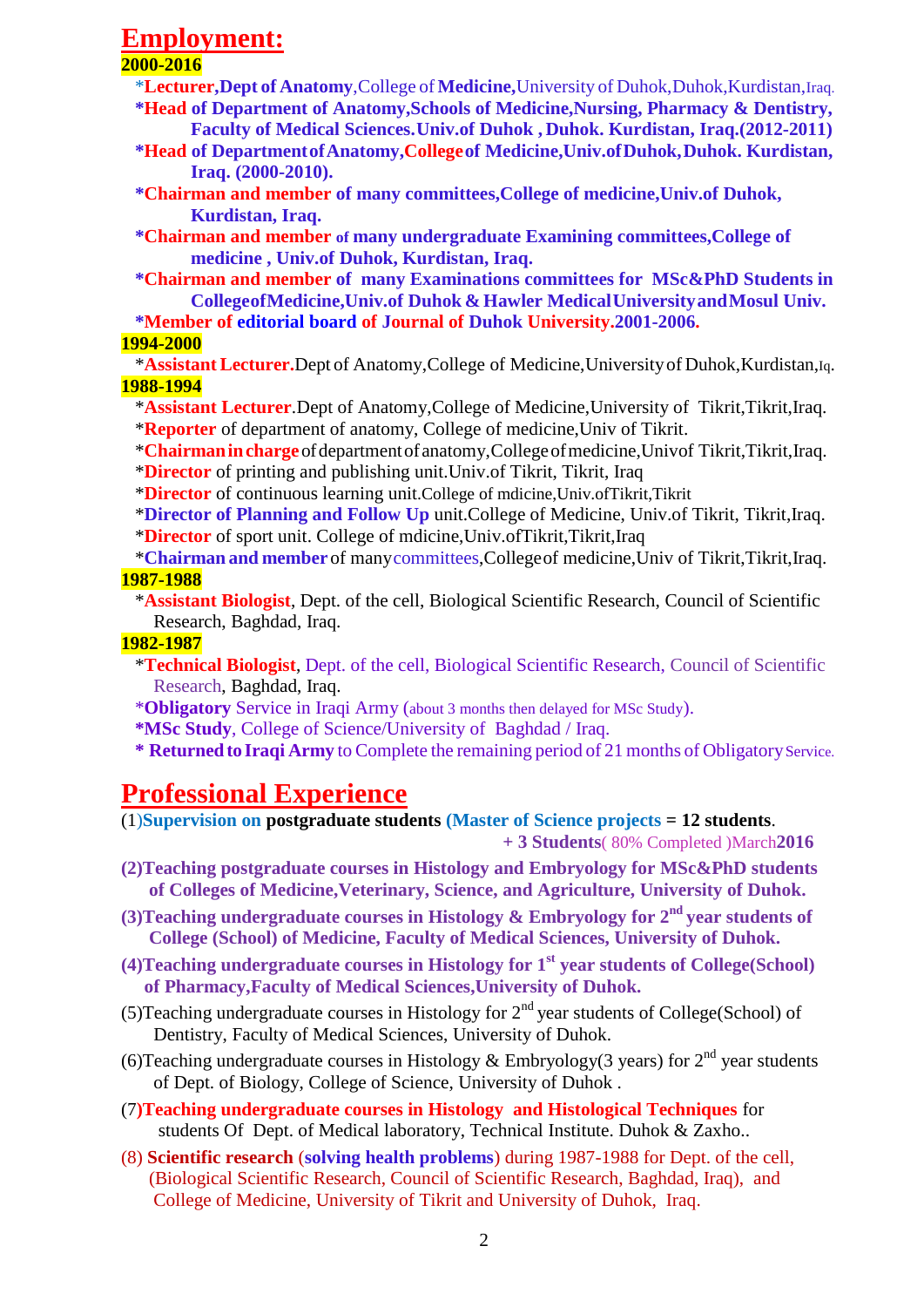| <b>Supervision of Theses (Completed Theses)</b> |  |  |
|-------------------------------------------------|--|--|
|-------------------------------------------------|--|--|

| <b>Student Name</b>                          | <b>Type of</b><br><b>Thesis</b> | <b>Title of Thesis</b>                                                                                                                                                                         | <b>Academic</b><br>Year |
|----------------------------------------------|---------------------------------|------------------------------------------------------------------------------------------------------------------------------------------------------------------------------------------------|-------------------------|
| 1. Bayan Jamil<br><b>Omer</b>                | M.Sc.                           | The effect of Vitamin E , Oxytocin & prostaglandin $F2\alpha$ in the<br>protection and induction of spermatogenesis after Cadmium<br>administration: Histological and histopathological study. | 2000-<br>2002           |
| 2.Samira<br><b>Hasan Yousif</b>              | M.Sc                            | The protective effect of Selenium, Zinc and Vitamin E on<br>Cadmium induced injury to normal testes in the rat:<br>Histological and histopathological study.                                   | 2004-<br>2007           |
| 3.Hayat<br><b>Sulaiman</b><br><b>Ahmed</b>   | M.Sc                            | Histological examinations of placentae from spontaneous<br>and those obtained by Assistant Reproductive<br>Technology.                                                                         | 2006-<br>2008           |
| 4.Gazwan                                     | M.Sc                            | Immunohistochemical detection of antisperm-antibody on                                                                                                                                         | 2006-                   |
| Fawzi Ahmad                                  |                                 | human sperm surface.                                                                                                                                                                           | 2008                    |
| 5.Sabria<br><b>Najeeb</b><br><b>Ibraheem</b> | M.Sc                            | Effect of age and sex on microscopic structure and P53<br>expression in healthy and inflamed human oral gingiva.                                                                               | 2007-<br>2009           |
| <b>6.Mayan</b>                               | M.Sc                            | The protective effects of vitamin E against cypermithrine                                                                                                                                      | 2007-                   |
| <b>Ahmad Saleem</b>                          |                                 | toxicity on morphology and histology of rat testis.                                                                                                                                            | 2010                    |
| 7.Khesar<br><b>Hussain Khalil</b>            | M.Sc                            | Cytotoxic and cytogenetic effects of crud and some<br>secondary metabolites of Capparis spinosa fruit<br>extractionon tumor cell lines, in vitro.                                              | 2007-<br>2010           |
| 8.Loqman                                     | M.Sc                            | Effects of Exogenous Leptin Hormone on the Histology of                                                                                                                                        | 2008-                   |
| <b>Ismail Abdulla</b>                        |                                 | ovary in Rats.                                                                                                                                                                                 | <b>2010</b>             |
| <b>9. Unce Jasib</b>                         | M.Sc                            | Effects of Exogenous Leptin Hormone on the Histology of                                                                                                                                        | 2008-                   |
| <b>Jasim</b>                                 |                                 | testis in Rats.                                                                                                                                                                                | 2010                    |
| 10-Rojin<br><b>Jameel Maher</b>              | M.Sc                            | Histological, Immunohistochemical and Clinical Study of<br>the Effects of Cigarette Smoking on the Gingiva Among<br>Patients in Duhok City.                                                    | 2009-<br>2012           |
| 11.Rana                                      | M.Sc                            | Effect of preeclampsia on the development of the                                                                                                                                               | 2011-                   |
| <b>MumtazYaqub</b>                           |                                 | placenta: Morphological and Histological Study                                                                                                                                                 | 2013                    |
| 12. Shawnim                                  | M.Sc                            | Risk factors for Birth Defects among Deliveries of                                                                                                                                             | 2013-                   |
| <b>Ahmed Wais</b>                            |                                 | Maternity Hospital in Duhok city.                                                                                                                                                              | 2016                    |
| <b>13.Dilshad Fawzi</b>                      | M.Sc                            | Histological evaluation of placentas in idiopathic                                                                                                                                             | 2014-                   |
| <b>Mohammed</b>                              |                                 | intrauterine growth restriction. (80% Completed)                                                                                                                                               | 2016                    |
| <b>14. Aqeel Abbas</b><br>Alo                | M.Sc                            | Histological evaluation of placentas in Type-2 diabetic<br>mellitus.<br>(80% Completed)                                                                                                        | 2014-<br>2016           |
| 15.Shavan                                    | M.Sc                            | Histological evaluation of placentas in Hypertension                                                                                                                                           | 2014-                   |
| <b>Mohammad</b>                              |                                 | mothers. (80% Completed)                                                                                                                                                                       | 2016                    |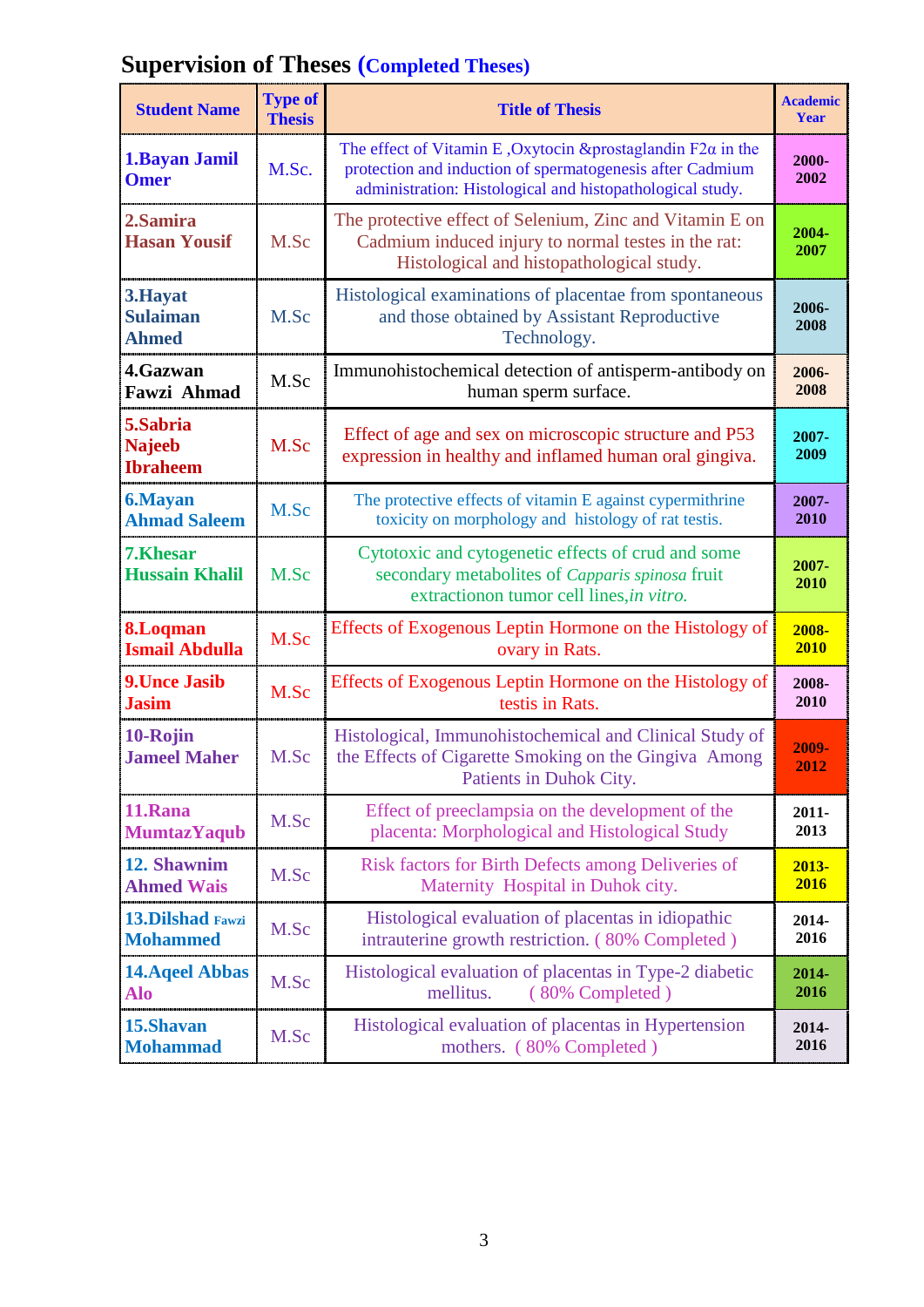# **Research and Publications**

| <b>Publications</b>                                                                                                                                                         | <b>Publisher</b>                                                                                                                                                                                 | <b>Date</b>   |
|-----------------------------------------------------------------------------------------------------------------------------------------------------------------------------|--------------------------------------------------------------------------------------------------------------------------------------------------------------------------------------------------|---------------|
| 1. Cytotoxic Effects of Aqueous, Methanolic<br>and Secondary Metabolites Extracts of<br><b>Capparis spinosa on Tumor Cell Lines in vitro</b>                                | <b>Jordan Journal of Biological</b><br>Sciences.5(1):15-30,<br><b>March 2012</b>                                                                                                                 | 2012          |
| 2. Cytotoxic Effects of Aqueous, Methanolic<br>and Secondary Metabolites Extracts of<br><b>Capparis spinosa fruit on Tumor Cell Lines</b><br>in vitro                       | <b>Journal of US-China Medical</b><br>Science, (Acceptance letter,<br>Feb 15, 2012)                                                                                                              | 2012          |
| 3. Detection and Localization of Antisperm<br><b>Antibodies in infertile males in Dukok City</b>                                                                            | Duhok Medical J, 2010, 4(2): 39-<br>48                                                                                                                                                           | 2010          |
| 4. The teratogenic effect of Atenolol on the<br><b>Rat Embryo during Organogenesis: Using</b><br><b>Whole Embryo Culture Technique</b>                                      | Kurdistan 1 <sup>st</sup> Conference of<br><b>Biological Sciences-University of</b><br><b>Duhok / 2-4 May 2006</b>                                                                               | 2006          |
| 5. The range of blood pressure means in<br><b>both sexes of Scientific Research Council</b><br>Sector: In relation to age & some<br>environmental and occupational factors. | <b>Procedings of: The First</b><br><b>Scientific Conference of the</b><br><b>Foundation of Technical</b><br><b>Institutes (Medical Research) pp.</b><br>95-118. Sep 21-22 <sup>nd</sup> 1988.    | 1988          |
| <b>6.</b> Effect of haemodialysis on active, inactive<br>and total plasma Renin concentration in<br>chronic renal failure patient                                           | <b>Procedings of: The First</b><br><b>Scientific Conference of the</b><br><b>Foundation of Technical</b><br><b>Institutes (Medical Research) pp.</b><br>271-292. Sep 21-22 <sup>nd</sup> , 1988. | 1988          |
| <b>7. Scientific Article Titled:</b><br><b>Selenium and Life</b>                                                                                                            | Al-Thawra Newspaper (Iraqi)                                                                                                                                                                      | Dec.9<br>1987 |

# **Cultural Publications**

| <b>Publications</b>                                     | Publisher                                                | <b>Date</b> |
|---------------------------------------------------------|----------------------------------------------------------|-------------|
| نهنئ اخوتنا من غيرالمسلمين باعيادهم ف <i>ي</i> كوردستان | جريدة التاخي _اراء صفحة ٣ عدد ٢٤٧٢في<br>7.12/10          | 2014        |
| بەلى ھيژاپىمن(دېنمان وئاينمان ھەر نشتيمان )٢–2.٢        | ئەقرو_بوجوون ير١٣ - ٢٠١٣/١١/ ٢٠١٣  يېنجشەمب              | 2013        |
| بەلى ھیژاپىمن(دېنمان وئاينمان ھەر نشتيمان )٢-٢. 3.      | ئەقرو_بوجوون پر١٣-٢٤/١٧/٢٤-٢ئيك شەمب                     | 2013        |
| نعم ( ديننا و ايماننا حب الوطن )<br>14.                 | جريدة التاخي _اراء صفحة ٣ عدد ٢٧١٢ في<br>Y . 1 T/1 1/1 A | 2013        |
| بوجي جڙنيت ئايين دي حرام دکين<br>5.                     | ئەقرو ٢٠١٣/٢/٢٩                                          | 2013        |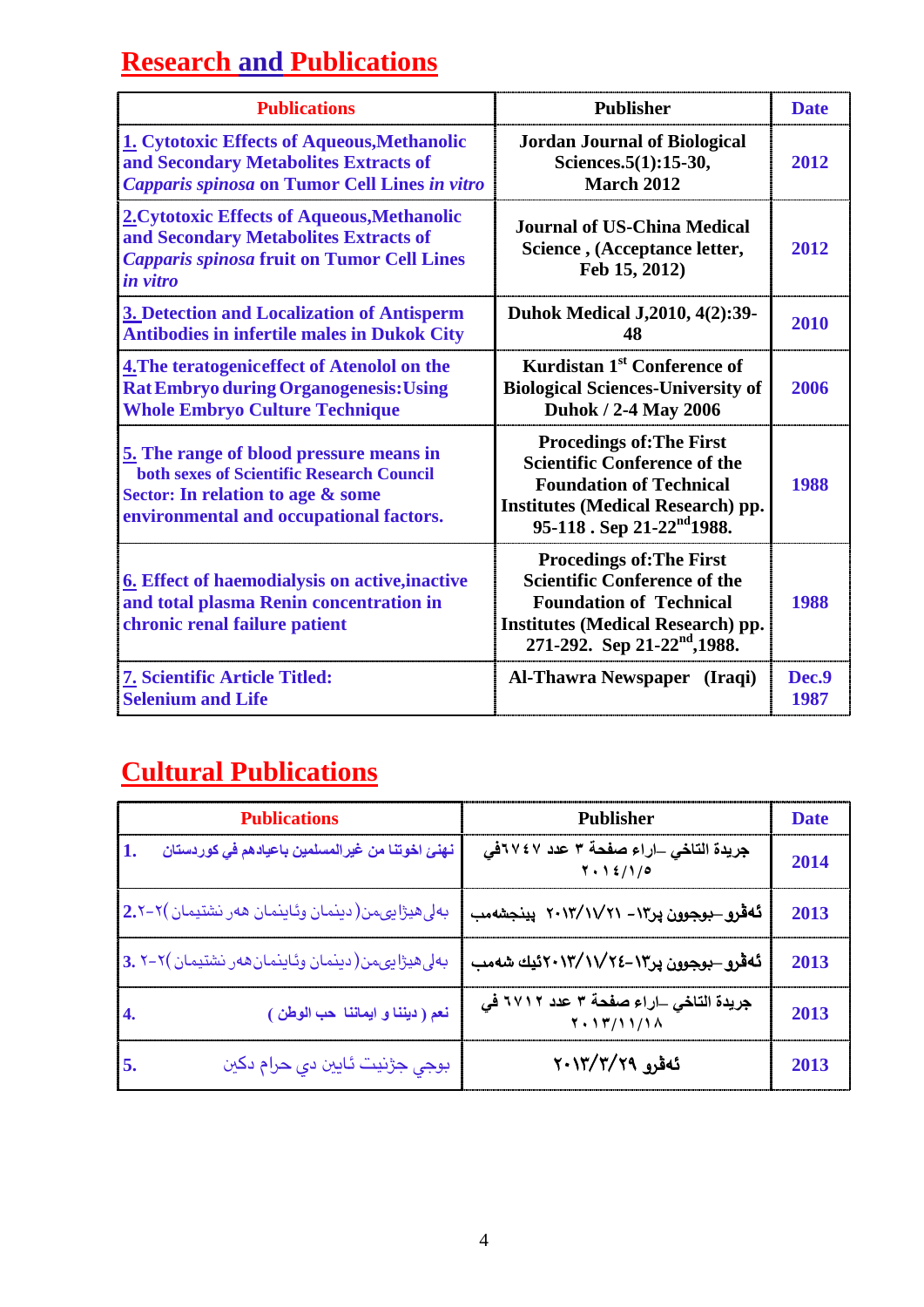### **Memberships:**

- **1. Member of Kurdistan University and Institute Teachers Syndicate since 2009.**
- **2. Member of the Kurdistan Biologists Syndicate since 2007.**
- **3. Member of editorial board of Journal of Duhok University.20001-2006.**
- **4. Member of Teachers Syndicate since 1990.**
- **5. Member of the Iraqi association for Photography since 1982.**

## **Attended Conferences:**

- **1. Kurdistan 1st Conference of Biological Sciences-University of Duhok /2-4 May 2006.** Duhok.
- **2. Proceedings of The First Scientific Conference of the Foundation of Technical Institutes (Medical Research)**,**Sep 21-22nd 1988**,Baghdad.

**3.The National 1st Conference of Continuous learning,12-23/2/1989,Baghdad,Iraq.**

## **Training and Workshops**

- **1.English Language Improvement and Continuing Professional Development, 15 July -23 August 2013, LEEDS METROPOLITAN UNIVERSITY, LEEDS- UK.**
- **2.Intermediate course of English, 30March-3June2013 (120 hours), Training and Development center, University of Duhok ( UoD )**
- **3.Curriculum Development, 3 days(2013),Training and Development center, ( UoD )**
- **4. Training course (Hands & Works) in IVF/ICSI 16th july-16th August 2012, IVF and Genetic center/ Jordan Hospital/Amman, Jordan.**
- **5.Work Shops For identical Departments in development and improvement of Undergraduate and postgraduate Anatomy curriculums, In Erbil, Sulaimani and Duhok. Through (2001-2011).**
- **6.Training course in Development of Scientific Abstract and Manuscript Proposal Development, College of Medicine, University of Duhok, Kurdistan, Iraq. Supervised by the Mississippi Consortium for International Development, April 28, 2004(Two weeks).**
- **7.Training course on Teaching processes, College of Education, Al-Mustanseria University,2-12/9/1992.**
- **8.Training course in Electron microscopy (3 weeks) Sept. 1991, University of Baghdad, Baghdad, Iraq.**
- **9.Training course in preparation and follow up the planning implementation. The National center for Planning and management Development, Ministryof Planning, Baghdad, Iraq.**
- **10. Training courses in Medical Teaching, College of Medicine, University of Tikrit. One week, 1990.**
- **11. Training course in Computer Basic language. Council of Scientific Research. Baghdad, 1988.(14 days)**

### **Other Activities**

 **1. Good level in Computer ( Word, Excel, Power point)** 

 **2. Reading, Social Communication and Sport.**